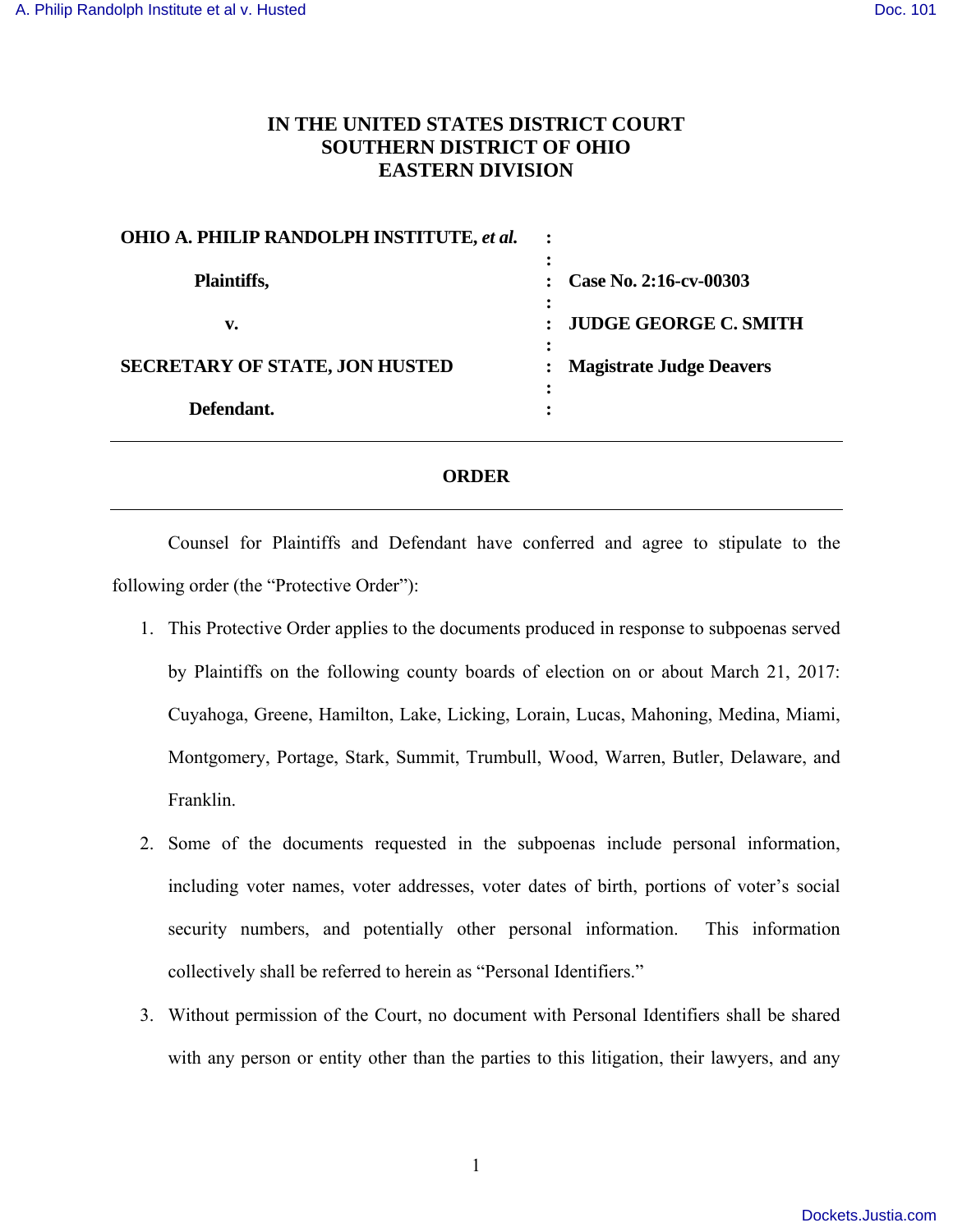consultants or expert witnesses retained by the parties or their lawyers, all of whom shall be bound by this Protective Order.

- 4. The documents produced in response to the subpoenas can only be used for purposes of this litigation.
- 5. Within 60 days following conclusion of this litigation and all appeals, Plaintiffs (and all others who received the documents pursuant to Paragraph 3) shall destroy all documents containing Personal Identifiers.
- 6. Personal Identifiers shall not be quoted in any public filings. Instead, the Parties are to use separate anonymous identifiers such as "Person A" and to separately and confidentially disclose to the opposing party's counsel the identity of Person A, so that the opposing party can effectively respond, as needed, to the allegation related to that individual.
- 7. To the extent it is necessary to attach a document with any Personal Identifiers to any pleading in this litigation, any such document shall be filed under seal or otherwise have all of the Personal Identifiers redacted.
- 8. It is the obligation of all counsel in this matter to provide a copy of this Protective Order to the boards of election (or their counsel) within one day of issuance of this Protective Order. If any board of election has an objection to the Protective Order, the board shall notify the Court of its objection within four days of the date of this Protective Order. In addition, nothing in this Protective Order prohibits boards from negotiating with Plaintiffs with respect to the subpoenas and as necessary, negotiating separate, additional confidentiality agreements with additional or different terms than those herein.

## **IT IS SO ORDERED.**

2